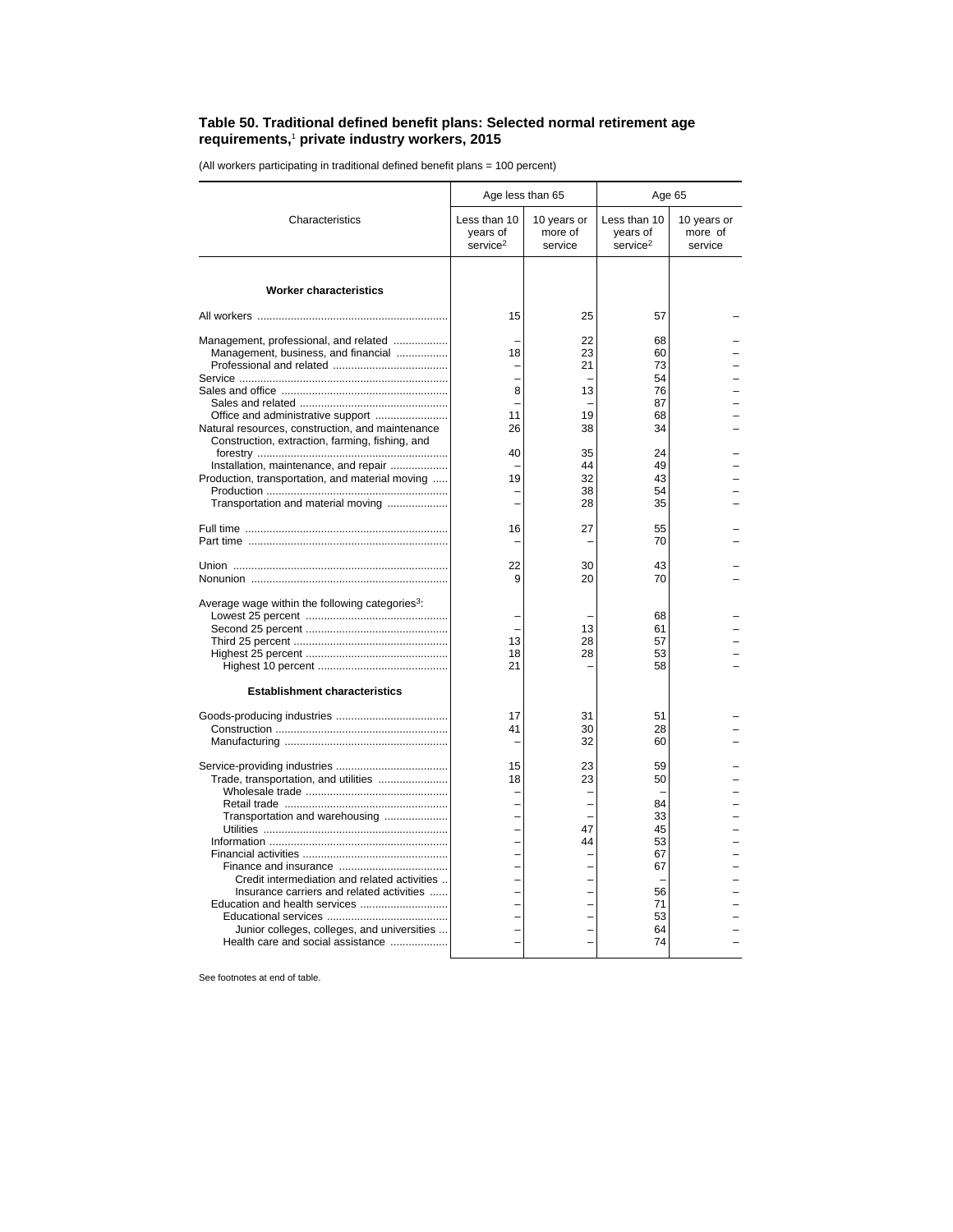## **Table 50. Traditional defined benefit plans: Selected normal retirement age requirements,**<sup>1</sup>  **private industry workers, 2015—continued**

(All workers participating in traditional defined benefit plans = 100 percent)

|                                                                                  | Normal retirement age requirements |                    |                                |                    |                    |
|----------------------------------------------------------------------------------|------------------------------------|--------------------|--------------------------------|--------------------|--------------------|
| Characteristics                                                                  | 10th<br>percentile                 | 25th<br>percentile | 50th<br>percentile<br>(median) | 75th<br>percentile | 90th<br>percentile |
| <b>Worker characteristics</b>                                                    |                                    |                    |                                |                    |                    |
|                                                                                  | 60                                 | 62                 | 65                             | 65                 | 65                 |
|                                                                                  |                                    |                    |                                |                    |                    |
| Management, professional, and related                                            | 60                                 | 62                 | 65                             | 65                 | 65                 |
| Management, business, and financial                                              | 60<br>60                           | 60<br>62           | 65                             | 65<br>65           | 65<br>65           |
|                                                                                  |                                    | 62                 | 65                             |                    | 65                 |
|                                                                                  | 60<br>62                           | 65                 | 65<br>65                       | 65<br>65           | 65                 |
|                                                                                  | 65                                 | 65                 | 65                             | 65                 | 65                 |
|                                                                                  | 60                                 | 62                 | 65                             | 65                 | 65                 |
| Natural resources, construction, and maintenance                                 | 60                                 | 62                 | 62                             | 65                 | 65                 |
| Construction, extraction, farming, fishing, and                                  |                                    |                    |                                |                    |                    |
|                                                                                  | 58                                 | 60                 | 62                             | 65                 | 65                 |
| Installation, maintenance, and repair                                            | 60                                 | 62                 | 65                             | 65                 | 65                 |
| Production, transportation, and material moving                                  | 60<br>62                           | 62<br>62           | 62                             | 65                 | 65<br>65           |
|                                                                                  |                                    |                    | 65                             | 65                 | 65                 |
| Transportation and material moving                                               | 60                                 | 62                 | 62                             | 65                 |                    |
|                                                                                  | 60                                 | 62                 | 65                             | 65                 | 65                 |
|                                                                                  | 60                                 | 65                 | 65                             | 65                 | 65                 |
|                                                                                  | 60                                 | 62                 | 62                             | 65                 | 65                 |
|                                                                                  | 60                                 | 62                 | 65                             | 65                 | 65                 |
| Average wage within the following categories <sup>3</sup> :                      |                                    |                    |                                |                    |                    |
|                                                                                  | 62                                 | 65                 | 65                             | 65                 | 65                 |
|                                                                                  | 60                                 | 62                 | 65                             | 65                 | 65                 |
|                                                                                  | 60                                 | 62                 | 65                             | 65                 | 65                 |
|                                                                                  | 60                                 | 62                 | 65                             | 65                 | 65                 |
|                                                                                  | 60                                 | 62                 | 65                             | 65                 | 65                 |
| <b>Establishment characteristics</b>                                             |                                    |                    |                                |                    |                    |
|                                                                                  |                                    |                    |                                |                    |                    |
|                                                                                  | 60                                 | 62                 | 65                             | 65                 | 65                 |
|                                                                                  | 58                                 | 62                 | 62                             | 65                 | 65                 |
|                                                                                  | 60                                 | 62                 | 65                             | 65                 | 65                 |
|                                                                                  | 60                                 | 62                 | 65                             | 65                 | 65                 |
| Trade, transportation, and utilities                                             | 60                                 | 62                 | 65                             | 65                 | 65                 |
|                                                                                  | 60                                 | 62                 | 65                             | 65                 | 65                 |
|                                                                                  | 65                                 | 65                 | 65                             | 65                 | 65                 |
| Transportation and warehousing                                                   | 60                                 | 60                 | 62                             | 65                 | 65                 |
|                                                                                  | 55                                 | 55                 | 62                             | 65                 | 65                 |
|                                                                                  | 55                                 | 65                 | 65                             | 65                 | 65                 |
|                                                                                  | 62                                 | 62                 | 65                             | 65                 | 65                 |
|                                                                                  | 62                                 | 62                 | 65                             | 65                 | 65                 |
| Credit intermediation and related activities                                     | 62                                 | 65                 | 65                             | 65                 | 65                 |
| Insurance carriers and related activities                                        | 62                                 | 62                 | 65                             | 65                 | 65                 |
|                                                                                  | 60                                 | 65                 | 65                             | 65                 | 65                 |
|                                                                                  | 60                                 | 60                 | 65                             | 65                 | 65                 |
| Junior colleges, colleges, and universities<br>Health care and social assistance | 60<br>62                           | 62<br>65           | 65<br>65                       | 65<br>65           | 65<br>65           |
|                                                                                  |                                    |                    |                                |                    |                    |

See footnotes at end of table.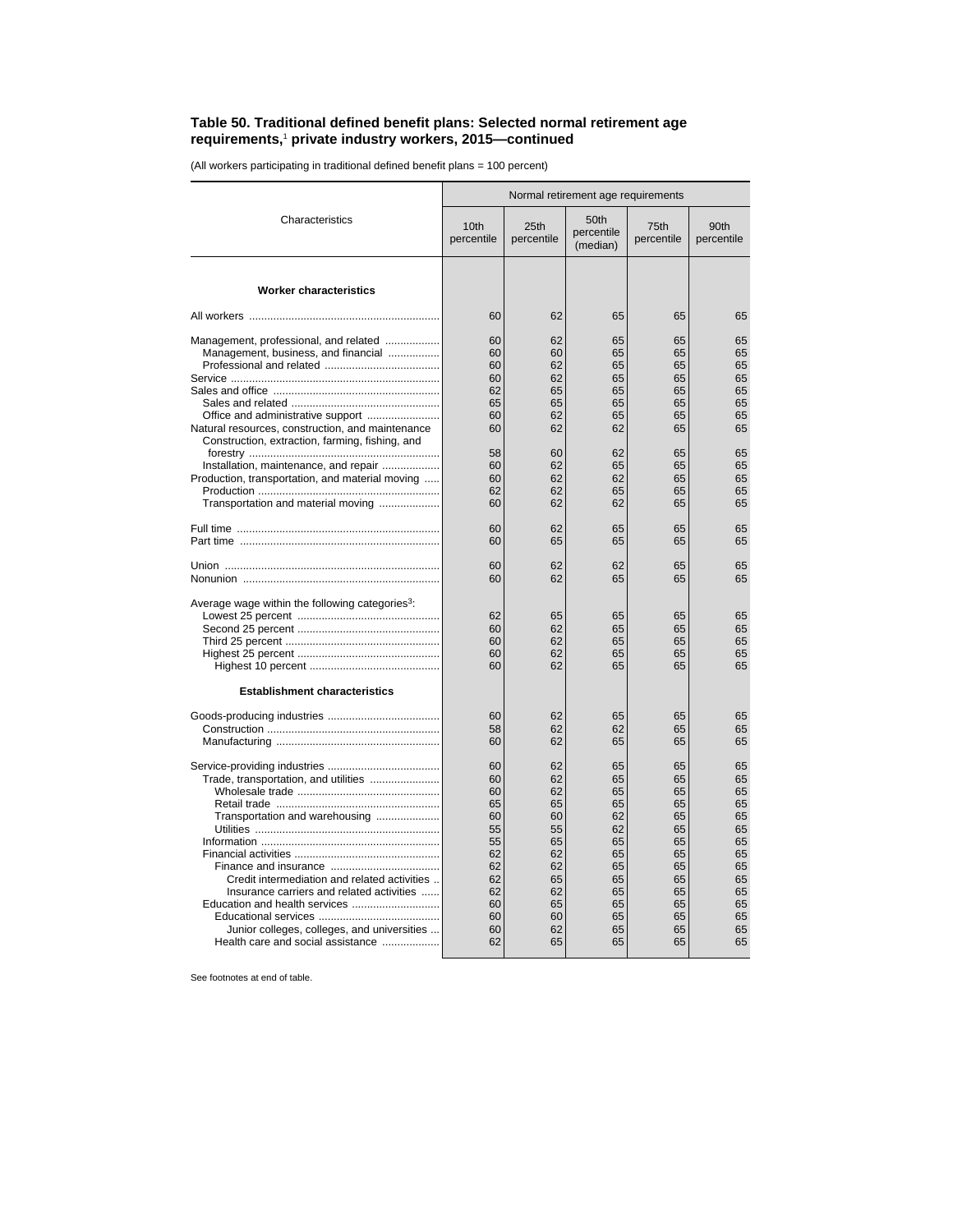## **Table 50. Traditional defined benefit plans: Selected normal retirement age requirements,**<sup>1</sup>  **private industry workers, 2015—continued**

(All workers participating in traditional defined benefit plans = 100 percent)

|                  | Age less than 65                                 |                                   |                                                  | Age 65                            |  |  |
|------------------|--------------------------------------------------|-----------------------------------|--------------------------------------------------|-----------------------------------|--|--|
| Characteristics  | Less than 10<br>years of<br>service <sup>2</sup> | 10 years or<br>more of<br>service | Less than 10<br>years of<br>service <sup>2</sup> | 10 years or<br>more of<br>service |  |  |
|                  |                                                  |                                   |                                                  |                                   |  |  |
|                  | 17                                               | 19<br>21                          | 61<br>62<br>60                                   |                                   |  |  |
|                  | 14<br>11                                         | 28<br>32                          | 55<br>57                                         |                                   |  |  |
| Geographic areas | 17                                               | 25                                | 54                                               |                                   |  |  |
|                  |                                                  |                                   | 58                                               |                                   |  |  |
|                  |                                                  | 29                                | 59                                               |                                   |  |  |
|                  | 16                                               | 32<br>23                          | 58<br>61                                         |                                   |  |  |
|                  | 14                                               |                                   | 62                                               |                                   |  |  |
|                  |                                                  |                                   | 56                                               |                                   |  |  |
|                  |                                                  | 30                                | 59<br>56                                         |                                   |  |  |
|                  |                                                  | 29<br>31                          | 57<br>54                                         |                                   |  |  |
|                  | 21                                               | 20                                | 49                                               |                                   |  |  |
|                  | 20                                               | 21                                | 53                                               |                                   |  |  |

See footnotes at end of table.